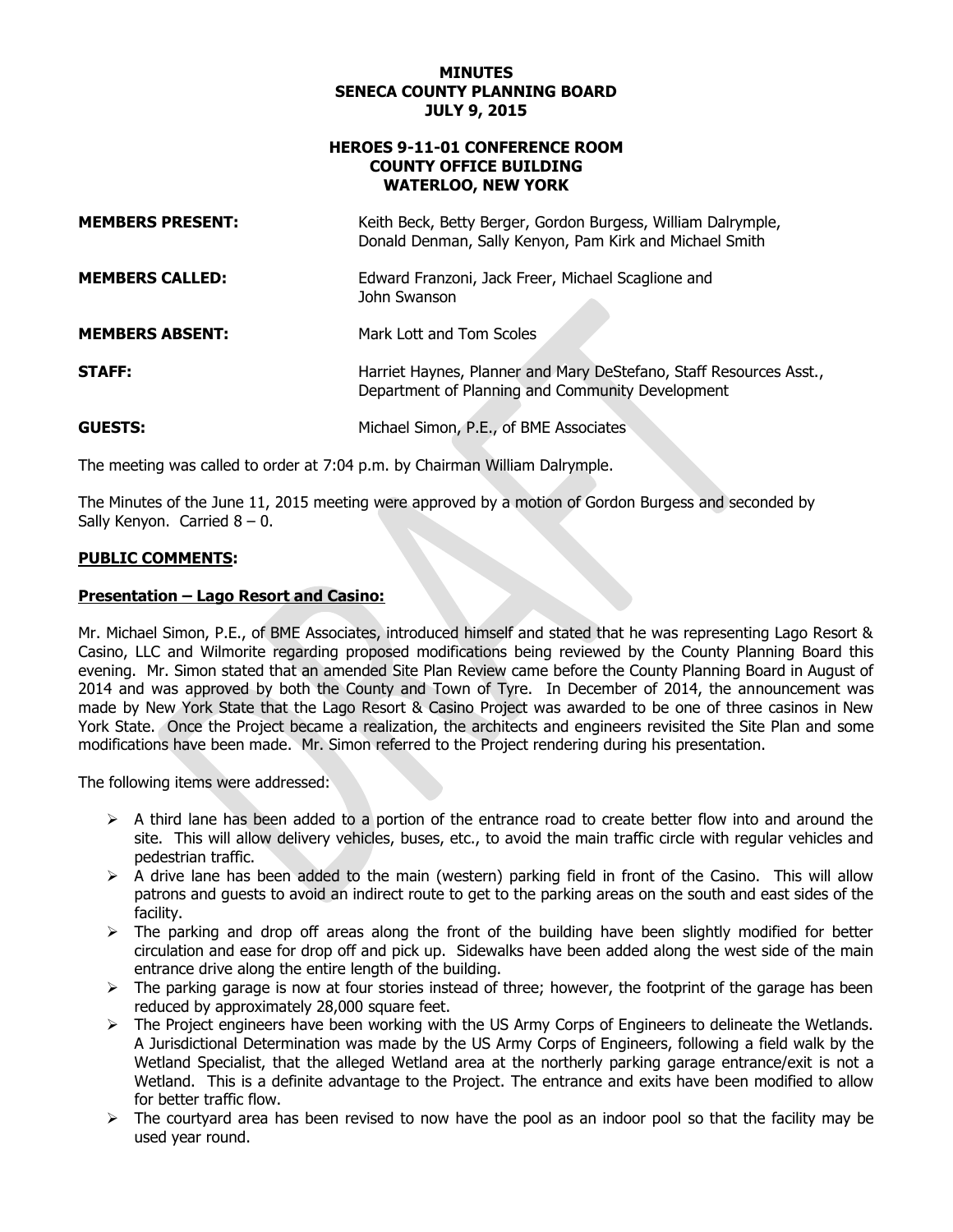- $\triangleright$  A central plant will be built to house HVAC and other power-related equipment, along with an attached maintenance storage building. This will be placed where the previous pergola bus drop off was located. The buses will now drop off directly at a redesigned entrance on the east side of the building.
- $\triangleright$  The child care facility is being moved approximately 150' to the east. It will be the same size and footprint; however, will be somewhat isolated from the central area. The child care facility will be offered to employees only.
- $\triangleright$  The Project has eliminated the need for the construction of approximately 8,500' of 6" sanitary force main along NYS Route 414 as well as an equalization tank on the Lago site. Originally, the determination of needing the construction of the 6" piping was based on a study report done in 2013, indicating there was 8" diameter PVC pipe. Upon further research and obtaining information from newer reports, it was learned that this section of gravity sewer main consists of 12" diameter PVC pipe and not 8" pipe as identified in the 2013 study. Mr. Simon stated that this has been substantiated by the Town Engineer, and that this is a very positive factor for the Project and developers.
- $\triangleright$  Clearing of the trees and brush is proposed along the south property line parallel to the Thruway. This would allow full visibility from the NYS Thruway, such as with the Petro Stopping Center and Premium Outlet Center. It is not planned to do anything further east. Mr. Simon stated that there are no endangered species of vegetation.
- $\triangleright$  A discharge manhole has been located adjacent to the bus parking at the very westerly end of the parking field. This will allow for pumping of waste to the on-site sanitary sewer system. The discharge manhole will be for limited use to touring buses and guests visiting the site for theatre shows.
- $\triangleright$  Modifications were made to subdivide the parcel into six sub-parcels. This idea has since been dropped.
- $\triangleright$  A signage package has been submitted. It includes all signage for exterior directional, parking garage and buildings. Caution traffic signs will be installed for bicyclists as well as horse and buggy.
- $\triangleright$  Mr. Simon stated that the review of Part 2 of the SEQR Full Environmental Assessment Form has been done. Changes were documented in how the modified plan should have less impact. The area of land disturbance associated with the Project has decreased with the elimination of the 8,500 linear feet of 6" force main along NYS Route 414. There will be less impact on land than with the previous plan. Secondly, the total area of Wetlands has been reduced by the US Army Corps of Engineers. The total area has been reduced from the approved plans and in particular the area west of the parking garage has been determined to be outside of the Army Corps' delineations which permit better on-site traffic flows and ingress to the parking garage.
- $\triangleright$  Mr. Simon stated that the casino has gone from 192,000 sq. ft. to 210,000 sq. ft.; resort from 33,000 sq. ft. to 34,000 sq. ft.; garage from 104,000 sq. ft. to 76,000 sq. ft.; covered bus entrance from 95,000 sq. ft. to 91,000 sq. ft. The child care facility remains the same size. Overall, there is approximately 8,600' in reduction of overall footprint.
- $\triangleright$  Mr. Simon stated that the retention ponds will be used for discharge storm water. Discharge patterns of the area are being followed according to NYS Department of Environmental Conservation (DEC) design standards.
- $\triangleright$  Recently, the Gaming Board has released the Regulations for the announced gaming facilities. There is now a 45-day (business days) comment period. Hopefully, the gaming license will be granted by the end of September or early October.
- $\triangleright$  Plans were submitted to NYS Department of Transportation (DOT) to have four lanes from the NYS Thruway Exit 41 to the Lago site. A traffic light is to be at the entrance to the site. Also, DOT improvements are proposed for the intersection at Route 318 and 89. It is anticipated that 80% of traffic visiting Lago will be coming off the NYS Thruway. The NYS DOT plans to have another toll booth added to the south of the existing one at the Exit 41 Interchange.
- $\triangleright$  Upon being questioned regarding Federal Wetlands and Wetlands regulated by NYS DEC, Mr. Simon explained that there are two different Wetlands on the site. The US Army Corps of Engineers regulates any Wetlands up to 12.6 acres. Anything greater than 12.6 acres, then becomes NYS DEC regulated Wetlands. He said that the Army Corps of Engineers looks at three main factors in determining Wetlands – hydrology, vegetation and soils. Mr. Simon stated that with NYS DEC Wetlands, there is a 100' buffer zone. Federal Wetlands has no buffer zone.
- $\triangleright$  The burial plot will remain at its existing location.
- Upon being questioned if the Project will be required to go back through the SEQRA process, Mr. Simon stated that the Tyre Town Board will make that determination.